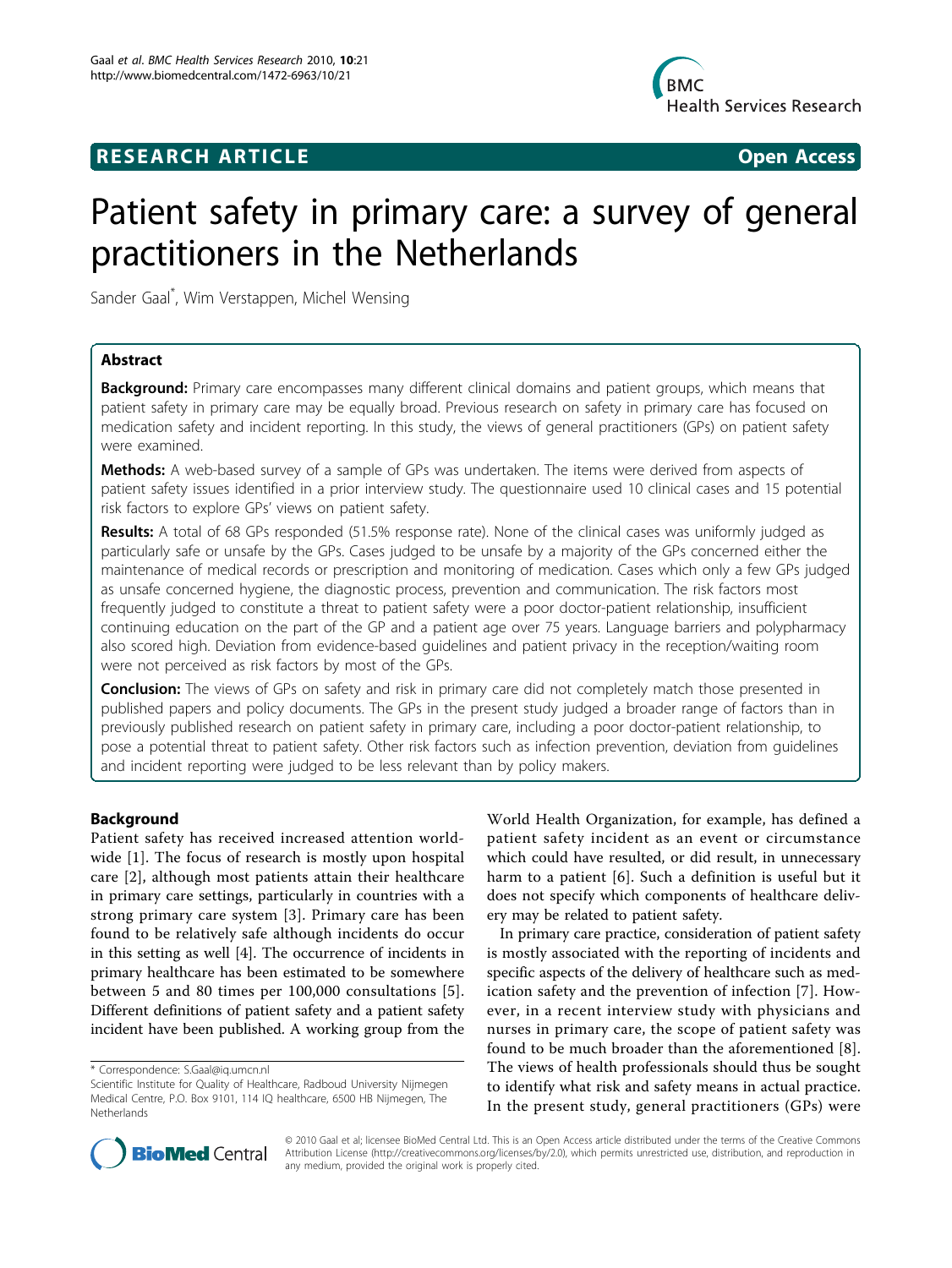<span id="page-1-0"></span>surveyed to gain better insight into what they consider unsafe practices and what they judge to be risk factors for patient safety in primary care.

## Methods

## Study design and setting

A web-based survey was conducted in a sample of GPs in the Netherlands. All of the GPs from the Nijmegen University Network of General Practitioners (NUHP) were invited to participate in the study  $(n = 132)$ . The NUHP is a network of Dutch general practices affiliated with the Radboud University Nijmegen for research purposes, the education of medical students and the training of vocational trainees. The practices thus came from a wide region around the city of Nijmegen, included both rural and urban practices and did not differ from the Dutch average with respect to various demographic characteristics (Table 1). After an invitation to participate in the study was sent to all the GPs, they were emailed the survey using an internet survey software program; those GPs with no email address were sent a paper version of the survey. Non-respondents were sent a second invitation one week later and a third invitation one month later. The ethical committee of the Radboud University Nijmegen Medical Centre approved the study.

## Design of the survey

The content of the survey was derived from the results of an interview study undertaken with physicians and nurses to explore what constitutes 'patient safety' in primary care [[8\]](#page-6-0). The semi-structured interviews yielded a wide range of items considered relevant for patient safety. The points included -for instance- safe electrical sockets, or a definition like answer as 'do not harm the

patient.' A set of salient points was selected next and put into a survey which was then reviewed by three experts (i.e., experienced GPs also involved in patient safety research). The web-based survey included brief descriptions of 10 clinical cases (Table [2](#page-2-0)) and a list of 15 factors (Table [3\)](#page-2-0) to be evaluated by the respondents in terms of placing patient safety at risk. A definition of patient safety was not provided with the survey.

For each of the clinical cases, the respondent was asked to judge the impact of the specific situation on patient safety along a five-point Likert scale which ranged from 'patient safety not at all at stake' to 'patient safety is greatly at stake.' The respondent could also provide comments. For the list of potential risk factors, the respondent was also asked to judge these risk factors along a five-point Likert scale which ranged from 'no increased risk for patient safety' to 'greatly increased risk for patient safety.' Finally, the survey also included some questions to determine the demographic characteristics of the general practice.

The data were entered into SPSS 16.0 for analysis. The response frequencies for the GPs were calculated. No significant differences ( $p < 0.05$ ) were found between the answers provided by the GPs from different geographic areas, male versus female GPs or different aged GPs (i.e., those 50 or over versus those under 50). The comments provided by the GPs were analyzed qualitatively per clinical case. One comment per clinical case was used as enlightening quote.

## Results

The survey was completed by 68 of the 132 GPs we approached, which is a response rate of 51.5%. Of the 68 respondents, 65% was male; 35% was female. The

Table 1 Demographic characteristics of the GPs who completed the survey

|                                   | Our study              | Netherlands average [24] |  |  |
|-----------------------------------|------------------------|--------------------------|--|--|
| Sex no. (%)                       |                        |                          |  |  |
| Male                              | 44 (64.7%)             | 65%                      |  |  |
| Female                            | 24 (35.3%)             | 35%                      |  |  |
| Mean Age (years) $\pm$ SD         | 48.4 years $(\pm 7.5)$ | 46.6 years               |  |  |
| Practice                          |                        |                          |  |  |
| Solo                              | 5 (7.4%)               |                          |  |  |
| Duo                               | 20 (29.4%)             |                          |  |  |
| Group                             | 41 (60.3%)             |                          |  |  |
| Unknown                           | $2(2.9\%)$             |                          |  |  |
| Mean years of experience $\pm$ SD | 17 ( $\pm$ 9.6)        |                          |  |  |
| Mean FTE $\pm$ SD                 | $0,73 \ (\pm 0.20)$    |                          |  |  |
| Practice area                     |                        |                          |  |  |
| <5000 habitants                   | 10                     |                          |  |  |
| 5.000 - 30.000 habitants          | 29                     |                          |  |  |
| 30,000 - 100,000 habitants        | 13                     |                          |  |  |
| >100.000 habitants                | 16                     |                          |  |  |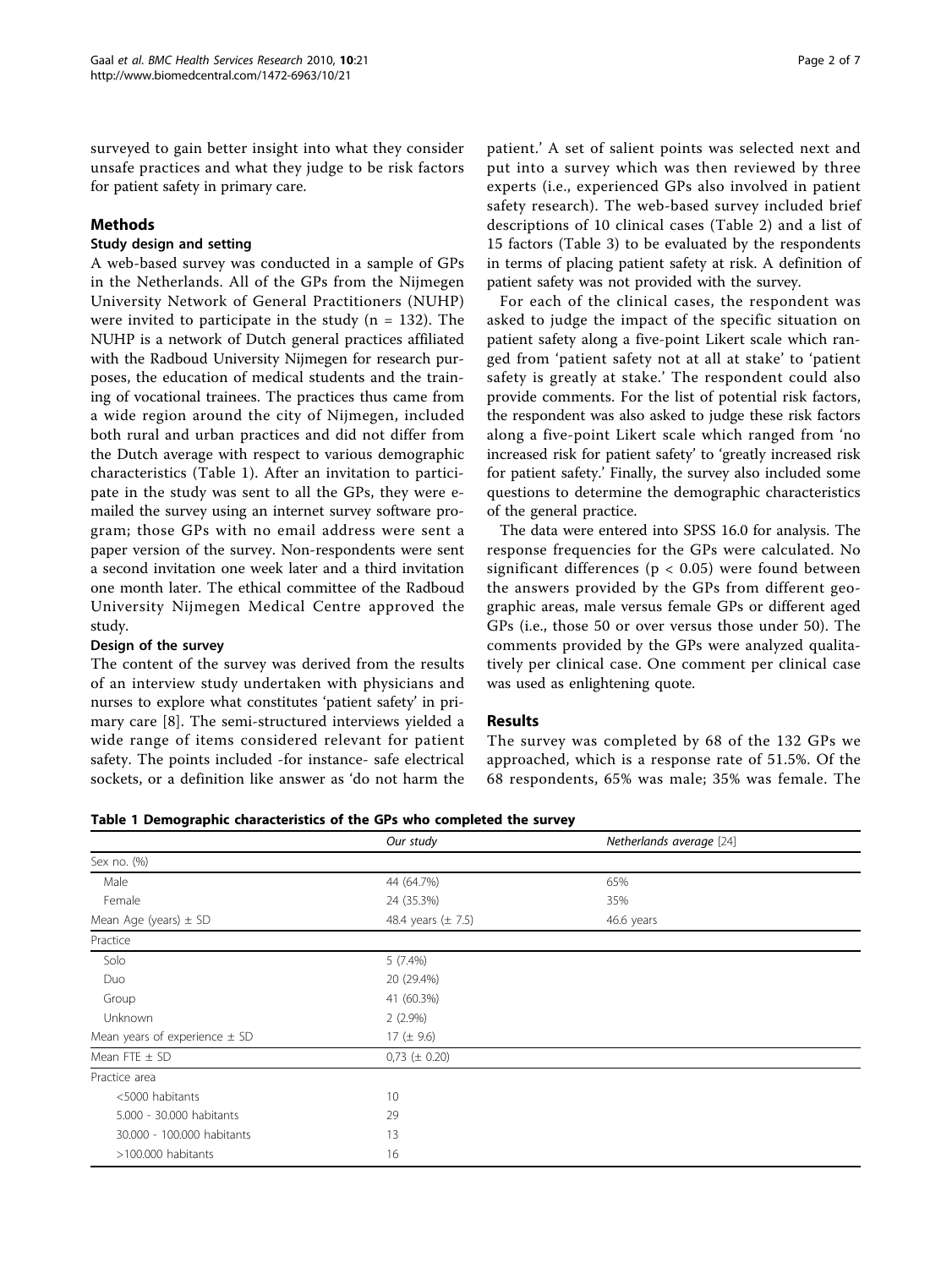## <span id="page-2-0"></span>Table 2 Clinical cases

|                                                                                                                                                                                                                                                                                                                                                                  | <b>Theme</b>                 | Patient safety judged to be<br>at risk (% GPs) |
|------------------------------------------------------------------------------------------------------------------------------------------------------------------------------------------------------------------------------------------------------------------------------------------------------------------------------------------------------------------|------------------------------|------------------------------------------------|
| 1. A mother calls about her three-year-old daughter who has a fever. The medical assistant who<br>handled the call did not detect any alarming symptoms and provided advice in keeping with<br>guidelines. Given that it was very busy in the practice, the medical assistant did not enter the<br>advice provided into the patient's electronic medical record. | Content of medical<br>record | 85.5%                                          |
| 2. The electronic medical record of a GP produces a lot of medication interaction warnings. The Medication<br>GP often ignores these without reading the warnings carefully.                                                                                                                                                                                     |                              | 85.3%                                          |
| 3. A cardiologist prescribes a patient a new ACE inhibitor within the context of a clinical trial.<br>The patient already has chronic kidney failure. The GP considers checking the suitability of the<br>medication to be entirely the responsibility of the cardiologist and therefore takes no action.                                                        | Medication                   | 76.5%                                          |
| 4. A GP prescribes a NSAID for a ankle distortion to a 70-year-old male with no GI complaints<br>or other medicines for a period of three days. The GP does not give gastric protection.                                                                                                                                                                         | Medication                   | 73.5%                                          |
| 5. A practice does not discuss errors made in the practice on a regular basis. Errors are resolved<br>on an ad hoc basis by the healthcare workers involved.                                                                                                                                                                                                     | Error discussion             | 51.5%                                          |
| 6. A study shows a patient to have to wait more than 10 minutes to speak to a medical<br>assistant on the regular practice telephone number 40% of the time.                                                                                                                                                                                                     | Telephone<br>accessibility   | 26.5%                                          |
| 7. There has been a miscommunication between medical assistant and patient with regard to<br>appointment time; the patient does not show up for appointment. The GP does not know<br>what complaint the patient was coming for or when the patient may show up.                                                                                                  | Miscommunication             | 22.1%                                          |
| 8. A 65-year-old man wants to know his PSA level. He has no prior complaint and the family<br>history is negative. The GP discusses the advantages and disadvantages of drawing the PSA.<br>Despite the possible disadvantages, the GP decides to draw the PSA because the patient wants<br>to know his PSA value                                                | Preventive<br>medicine       | 20.5%                                          |
| 9. A patient is admitted to the hospital with a perforated appendix. Earlier that day, the patient<br>was seen by a GP. The GP gave clear instructions on when the patient should return to see<br>him, and the patient indeed returned to see him.                                                                                                              | Diagnostic process           | 17.6%                                          |
| 10. In a general practice, small surgical procedures which require suturing are done without<br>sterile gloves.                                                                                                                                                                                                                                                  | Hygiene                      | 10.3%                                          |

## Table 3 Risk factors

|                                                                                                  | <b>Theme</b>               | Patient safety judged to be much/very much<br>at risk (%GPs) |
|--------------------------------------------------------------------------------------------------|----------------------------|--------------------------------------------------------------|
| 1. Not keeping one's medical knowledge up-to-date                                                | Knowledge                  | 42.6%                                                        |
| 2. Poor doctor-patient relationship                                                              | Communication              | 41.2%                                                        |
| 3. Patient age >75 year                                                                          | Age                        | 41.2%                                                        |
| 4. Language barrier between GP and a non-western immigrant                                       | Language barrier           | 36.8%                                                        |
| 5. Patient with more than 5 medicaments                                                          | Polypharmacy               | 33.8%                                                        |
| 6. Patient who 'shops' between different GPs in the same practice                                | Different GPs              | 23.5%                                                        |
| 7. No telephone triage                                                                           | Triage                     | 22.1%                                                        |
| 8. Delayed receipt of information about patients from hospital                                   | Lack of information        | 17.6%                                                        |
| 9. Patient who frequently comes for medically unexplained complaints                             | Unexplained<br>complaints  | 13.2%                                                        |
| 10. Patient age >70 year                                                                         | Age                        | 10.3%                                                        |
| 11. Patient with a chronic disease                                                               | Chronic disease            | 10.3%                                                        |
| 12. Patient who has consulted more than twice during GP's office hours for<br>the same complaint | Repeat visits              | 7.4%                                                         |
| 13. Need to make an emergency visit during regular office hours.                                 | Time pressure              | 7.4%                                                         |
| 14. Deviation from quidelines provided by Dutch College of General<br>Practitioners              | Evidence based<br>medicine | 2.9%                                                         |
| 15. Lack of privacy at reception or in waiting room                                              | Privacy                    | 0%                                                           |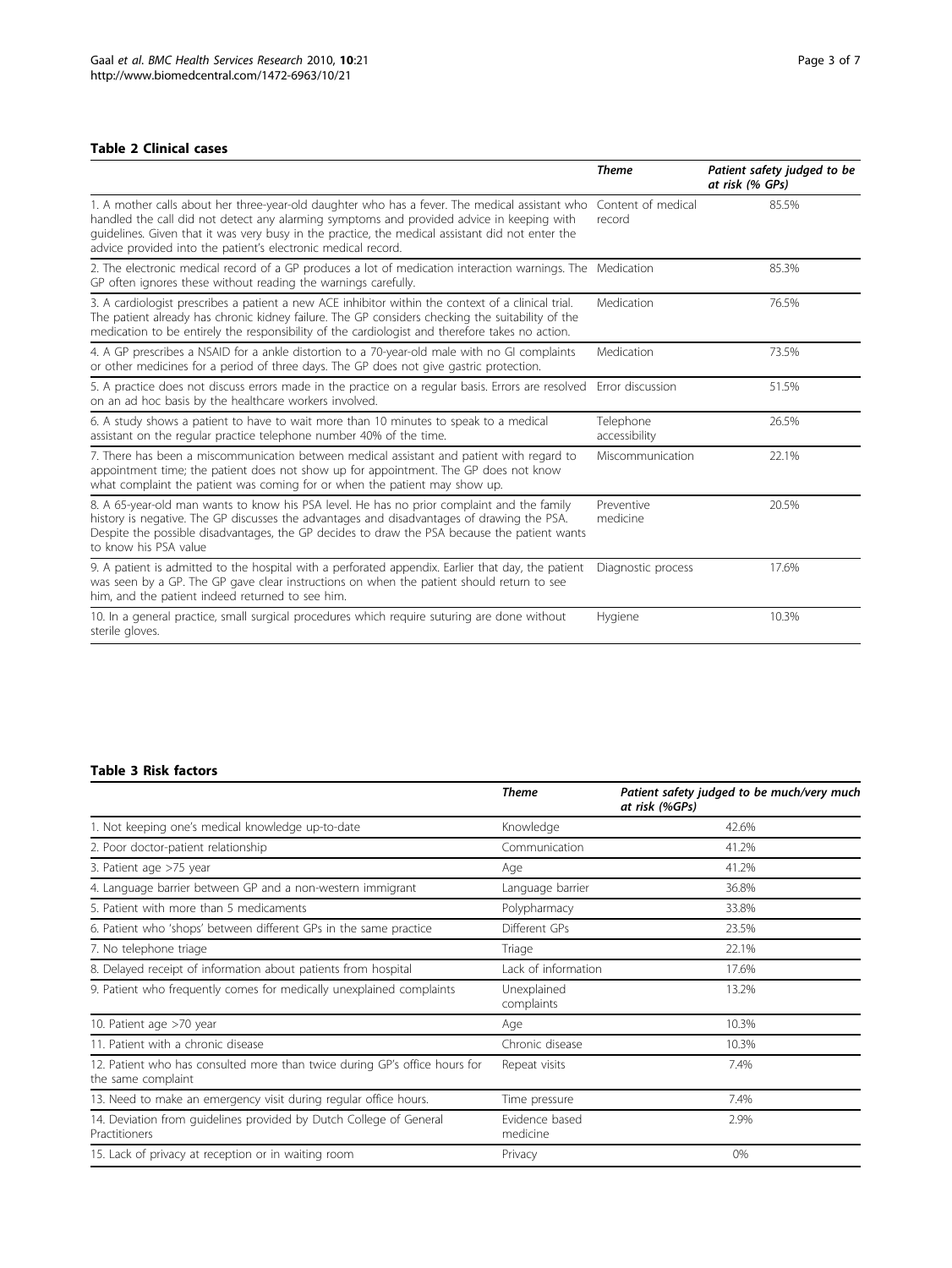mean age was 48.4 years. This is comparable to the national population of Dutch GPs (Table [1](#page-1-0)). A total of 146 comments were provided by the GPs on the 10 clinical cases presented to them. The content of the comments are noted with the clinical cases.

#### Judged safety of specific clinical practices

Five of the 10 clinical cases presented to the GPs were judged to be unsafe by a majority of them (>50%). The other five cases were judged to be safe by a majority of the GPs (Table [2\)](#page-2-0).

#### Medical record systems

## Always note the advice given. A second call must be treated differently. (GP 27)

The case in which the practice assistant does not record the advice provided to the mother of a child with a fever and the case in which the GP overrules the medical warnings produced by the computer were judged to be a threat to patient safety by the highest number of GPs; 85.5% and 85.3% of the GPs judged patient safety to be at risk in these cases, respectively. Many of the GPs used the comment box to also note that they, themselves, recognized the situation from actual daily practice in both cases as well.

#### Medication

## The GP must consult the cardiologist with regard to this possible interaction when he judges the risk for the patient to be high. (GP 38)

The case of the GP not acting with regard to a possible interaction with medication prescribed by a specialist was judged to constitute a major threat to patient safety by 76.5% of the GPs and thus as the third most critical clinical case. Many of the GPs explicitly stated that it is also a responsibility for the practicing GP to take action even when he or she did not prescribe the medication.

The case in which a NSAID is prescribed for a few days to an elderly patient but without gastric protection was similarly judged to be unsafe by 73.5% of the GPs and thus as a critical clinical case. The GPs repeatedly noted that it is better to provide precautionary gastric protection in all elderly patients, regardless of the presence of gastric complaints or not.

## Error discussion

## A missed chance to learn from errors made. (GP 30)

The case in which errors made in the practice are not discussed on a regular basis was judged by 51.5% of the GPs to place patient safety at risk. Most of the comments concerned the fact that regular discussion of errors with the whole practice team allows the practice to learn from mistakes.

#### Telephone accessibility

## There is almost always an emergency line to bypass the waiting time; this is a must. (GP 45)

The case in which some 40% of patients had to wait more than 10 minutes for contact via the telephone on a regular basis [[9\]](#page-6-0) was judged as unsafe by only 26.5% of the GPs. However, almost every GP commented in this connection that there had to be an emergency line. Miscommunication

## You can't call back every patient; especially young patients often forget their appointments. (GP 46)

Only 22.1% of the GPs judged a patient not showing up for an appointment when the purpose of the appointment is further unknown to be unsafe. Many of the GPs commented that showing up for an appointment is also the responsibility of the patient. Some of the GPs mentioned that their own practices used telephone triage, which means that the practice always knows what the patient made an appointment for.

#### PSA testing

## Only if the value of the test is thoroughly explained. (GP 38)

PSA screening for prostate cancer in a 65-year-old patient with no current complaints was judged as placing patient safety at risk by 20.5% of the GPs. The question, as stated by one GP, is whether the patient's fear of cancer outweighs the disadvantages of a biopsy prompted by a false-positive PSA outcome. Other GPs stated that the patient has a right to preventive screening; it is the task of the GP to explain the pros and cons of such screening.

#### Diagnostic process

## This is normal and good practice; you can't send everyone to the hospital. (GP 17)

In the case of the patient seen by the GP for abdominal pain and later admitted to the hospital with a perforated appendix, 17.6% of the GPs judged the described diagnostic process to constitute a threat to patient safety. The majority of the GPs judged the described course of events to be 'all in the game' - one cannot predict the future. In the opinion of many of the GPs, patient safety is not at risk when adequate physical examination is undertaken and appropriate conclusions are drawn. Hygiene

## There are healthy bacteria in primary care; in hospital, there are more pathogens. (GP 27)

The case of suturing in the primary care practice without the use of sterile gloves was only judged to constitute a threat to patient safety by 10.3% of the GPs. This is least of all the clinical cases. Many of the GPs commented that they almost never saw infections in their practices when they used non sterile gloves. Some of the GPs reported not using sterile gloves while suturing for more than 25 years and not seeing any secondary infection.

#### Potential risk factors

The percentages of the GPs who scored the potential risk factors as constituting 'much' or 'very much' of a risk to patient safety were next calculated (Table [3\)](#page-2-0). The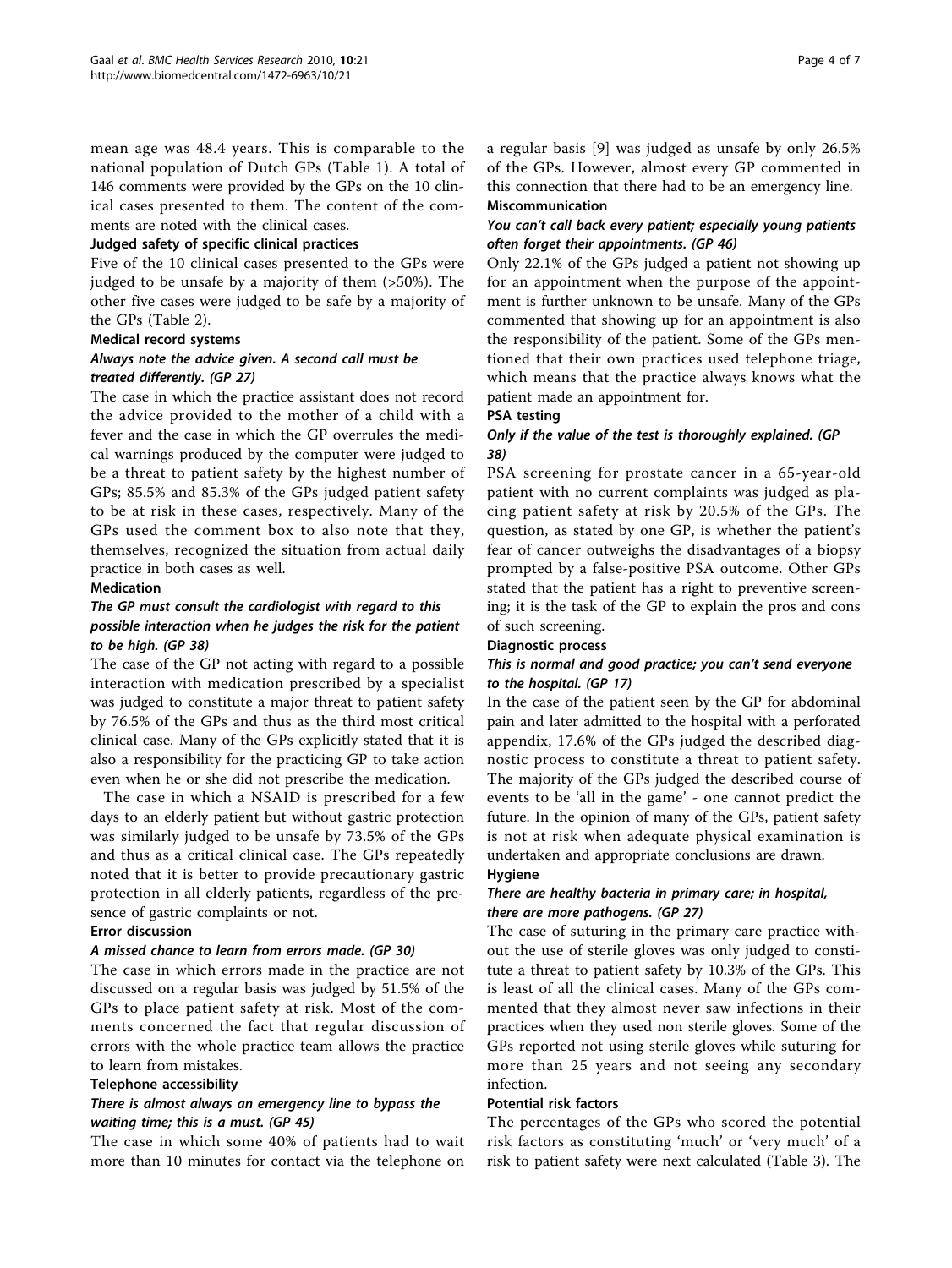highest ranked factors were not keeping up one's medical knowledge (42.6%), a poor doctor-patient relationship (41.2%) and patient age over 75 years (41.2%). The existence of a language barrier (36.8%) and polypharmacy (33.8%) were also judged to place patient safety at risk although somewhat less than the aforementioned factors. Patients presenting with unexplained symptoms and repeat visits by patients for the same symptoms were not viewed as much of a risk factor by the GPs (13.2% and 7.4%, respectively). Deviation from the evidence-based guidelines provided by the Dutch College of General practitioners (which is a well-known primary care organization in the Netherlands which has made evidence based guidelines on the most prevailing complaints in primary care) was judge to be unsafe by only 2.9% of the GPs, and none of the GPs correlated lack of privacy in the waiting room with patient safety.

## **Discussion**

The present survey is -to our knowledge- one of the first to examine physicians' views on patient safety during daily primary care. The clinical cases judged to be unsafe by a majority of the GPs concerned the use of the medical record system and the prescription and monitoring of medication. The clinical cases judged to pose little or no threat to the safety of primary care patients concerned hygiene, diagnostic procedures, prevention and communication. The aforementioned clinical cases also correlate with a taxonomy of patient safety in primary care [\[10](#page-6-0)].

The potential risk factors judged to be most unsafe for primary practice were a poor doctor-patient relationship, insufficient maintenance of the GP's medical knowledge and a patient over 75 years of age. Language barriers and polypharmacy were also frequently judged to constitute risk factors for patient safety in primary care. Remarkably, deviation from evidence-based guidelines and privacy in the waiting room were not perceived as threats to patient safety by the GPs in our study.

None of the clinical cases were uniformly assessed as safe or unsafe by the GPs; considerable variation in the views of the GPs was observed. In a different study in which GPs were presented five cases of possible clinical error, 47% to 100% of the GPs judged an error to have been made [\[11\]](#page-6-0). The five cases included a broken tube during lab testing and the incorrect interpretation of lab results by the GP (i.e., cases in which the primary care clearly went wrong). The option to comment further on the clinical cases was often used in our survey, which suggests that judgments of patient safety -just as definitions of medical error- greatly depend upon individual attitudes and may thus be arbitrary to a considerable extent.

#### Perceptions of patient safety

Out of the 10 clinical cases responded to by the GPs in our study, failure to record or inadequate notation of information in the medical records of patients was judged to constitute the greatest threat to patient safety. This finding is consistent with the results of other studies which show missing information to be common and possibly harmful for patients in primary care [[12](#page-6-0)]. One of the lessons from the Threats to Australian Patient Safety (TAPS) study, moreover, is the importance of complete and accurate medical records. Errors can arise from missing clinical information (missing lab results) and/or suboptimal recording of contacts within an episode of care [[13\]](#page-6-0). Our findings confirm this. The GPs in our study considered good record keeping to be highly important for patient safety.

Medication safety was also perceived by the GPs in our study to be highly critical for the safety of their primary care patients. This included the clinical cases of overruling medical alerts, nonresponse to possibly dangerous interactions of hospital prescribed medications and the prescription of a NSAID without gastric protection for an elderly patient. Medication safety is probably the best studied aspect of patient safety. The results of a recent study in the Netherlands, for example, showed adverse drug events to be an important cause of unplanned hospitalization with almost 50% of the hospitalizations potentially preventable [[14\]](#page-6-0). The clinical case which concerned the overruling of medical warnings generated by an electronic dossier in our study was judged by 85% of the GPs to be quite risky; nevertheless, recent research shows clinicians to override most medication alerts, which suggests that the system does not function adequately and protect patients [\[15](#page-6-0)]. In a different study, few physicians were found to change their prescriptions in response to drug allergy or interaction alerts [\[16\]](#page-6-0). The GPs in our survey study placed a greater emphasis on medication monitoring than in our interview study [\[8](#page-6-0)].

The case in which a practice did not discuss errors on a regular base was only judged to pose a moderate risk for patient safety. The reporting of incidents can help healthcare professionals learn from mistakes and thereby improve the delivery of healthcare in the future [[17\]](#page-6-0). Broad implementation of incident reporting is one of the targets of health policy in many countries including the Netherlands. However, in the present study, only 50% of the GPs viewed this as an issue for patient safety, which appears to be in line with research providing limited evidence for the effectiveness of incident reporting to improve patient safety. Of course, our finding may also indicate reluctance on the part of GPs to undertake incident reporting due to time constraints and/or the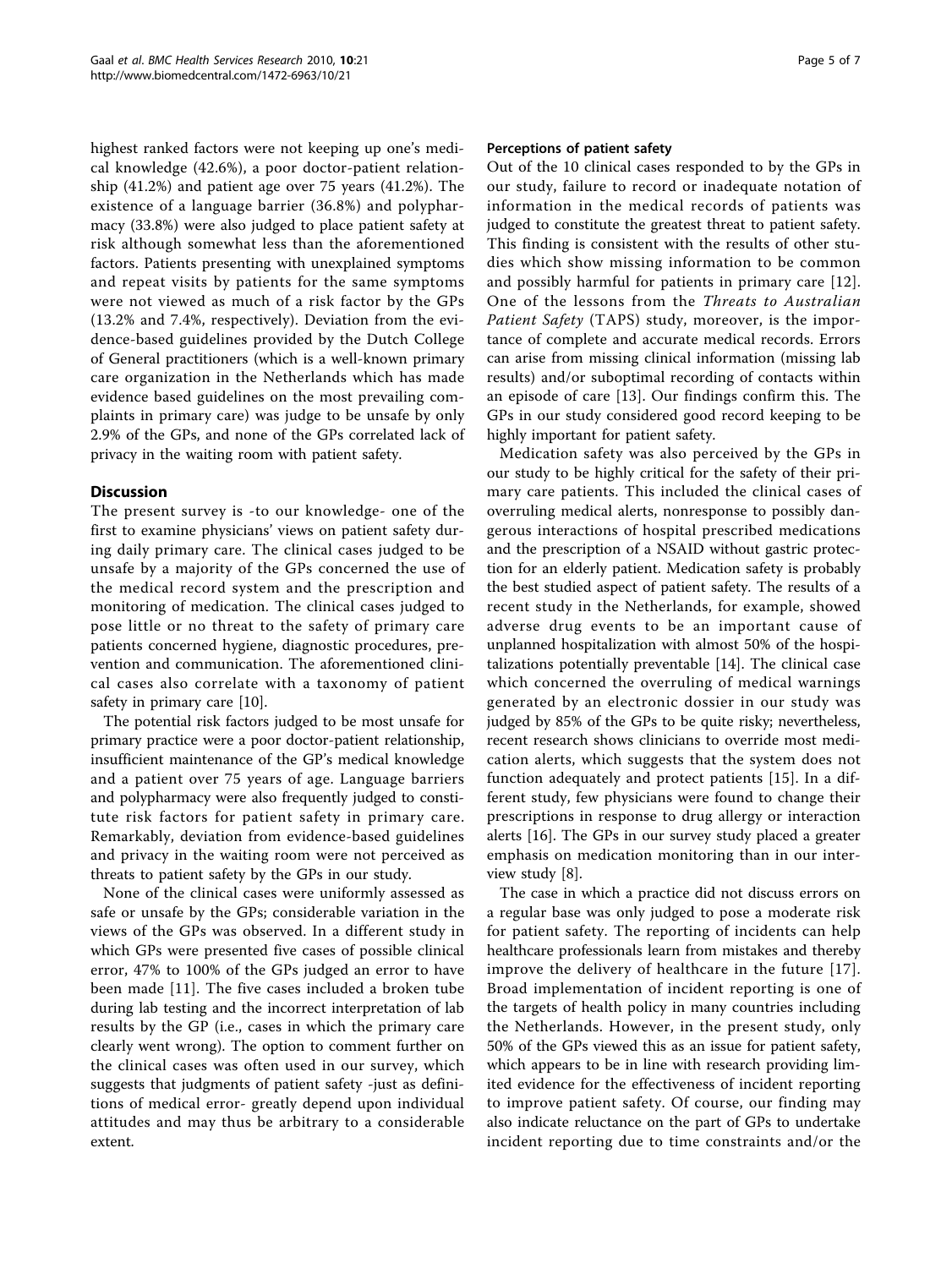challenge which such reporting could present for their professional competence.

Telephone waiting time was judged low in terms of posing a threat to patient safety. While the Dutch Healthcare Inspectorate [[9\]](#page-6-0) reports a wait of 2 minutes for contact via a regular telephone line to be acceptable, the GPs in our study generally considered a wait of as much as 10 minutes to not constitute a threat to patient safety. The GPs in our survey study may have judged a long wait as less than optimal but not unsafe although this contradicts the results of our interview study in which both doctors and nurses suggested that telephone accessibility of the primary care practice is important for patient safety [[8\]](#page-6-0). Accessibility may, of course, refer to the availability of an emergency telephone line, which almost all GPs consider a necessity, but the Dutch Healthcare Inspectorate reports more than 25% of patients calling an emergency telephone line to not receive an answer from the primary care practice [\[9](#page-6-0)].

The clinical case judged to pose the least of a threat to patient safety in the present study was suturing without sterile gloves. Many of the GPs explicitly stated that no use of sterile gloves is safe - despite a Dutch clinical guideline which says that the use of sterile gloves is mandatory for the prevention of infection [\[18\]](#page-6-0). Hand hygiene is an area in which physicians have been found to be remarkably resistant to procedures recommended for the prevention of major infection [\[19](#page-6-0)], and our own findings are thus consistent with this. A wide range of barriers to change in the direction of prevention has also been identified and found to include, among other things, insufficient knowledge of evidence regarding infection prevention and insufficient availability of the necessary devices.

#### Perceptions of risk factors

Failure to keep one's medical knowledge up-to-date scored high as a risk factor for patient safety. Medical knowledge is of obvious importance, and insufficient knowledge can result in inadequate decision-making for both diagnostic and treatment purposes [[20](#page-6-0)]. Interestingly, a poor doctor-patient relationship scored equally high as a risk factor for patient safety. A poor doctorpatient relationship can have negative outcomes for patient satisfaction, treatment compliance and even the health status of the patient [\[21\]](#page-6-0). The diagnostic process can also be complicated by a poor doctor-patient relationship and communication problems, with inadequate diagnosis as a result.

In contrast, deviation from evidence-based guidelines and hygiene (i.e., the case of suturing without sterile gloves) were not viewed as a major threat to patient safety by the GPs in our study. We can only speculate that physicians consider deviation from evidence-based guidelines as suboptimal treatment but not harmful to

the patient. This suggests that undertreatment or failure to provide the treatment recommended by a guideline may not be part of the physician's concept of patient safety. It is also possible that physicians clearly see their deviation from evidence-based guidelines to be based upon adequate clinical decision-making and careful consideration.

#### Strengths and weaknesses of this study

The response rate for this study was acceptable, but selection bias cannot be ruled out. In light of the involvement of all our respondents in the Nijmegen University Network of General Practitioners (i.e., training of medical students), the respondents in our study were perhaps more interested in patient safety than the average GP in the Netherlands. However, the demographic characteristics of the respondents in our study were representative for the population of GPs in the Netherlands and the answers provided by the GPs in our study did not differ systematically across subgroups. While the survey used in this study was not empirically validated, it was nevertheless based upon the results of interviews and the insights of experienced GPs with regard to the choice of clinical cases and potential risk factors. The primary care cases we presented as part of the survey were actually presented to us by the GPs in our previous interview study. Such cases indeed occur frequently in daily practice, which is supported by not only our own clinical experience but also the comments of the respondents in our survey study. That is, many of GPs used the comment box to explicate the score they assigned and a number of these comments indicated that the case in question was indeed a problem in their own clinical practice as well.

## Implications for future research

The results of this study highlight which aspects of general practice care are viewed as most important for patient safety from the perspective of the GPs themselves. Nevertheless, the scope of patient safety is broader than the perspective of only the GP [[4](#page-6-0)]. The GPs in our study judged well-known medication factors (e.g., prescription and monitoring, adherence to alerts) as critical for patient safety but also less well-known factors such as a good doctor-patient relationship. The Manchester Patient Safety Framework for Primary Care is available to chart the safety of the healthcare culture [[22](#page-6-0)]. However, for adequate implementation of such a monitoring system into primary care, it is important that what the GPs themselves consider most important for patient safety in actual practice be taken into consideration as well. Obviously, strategies to improve patient safety are needed. Organizational culture may play an important role in patient safety improvements [\[23\]](#page-6-0). It would be inappropriate to narrow down patient safety programs to the monitoring of medication and